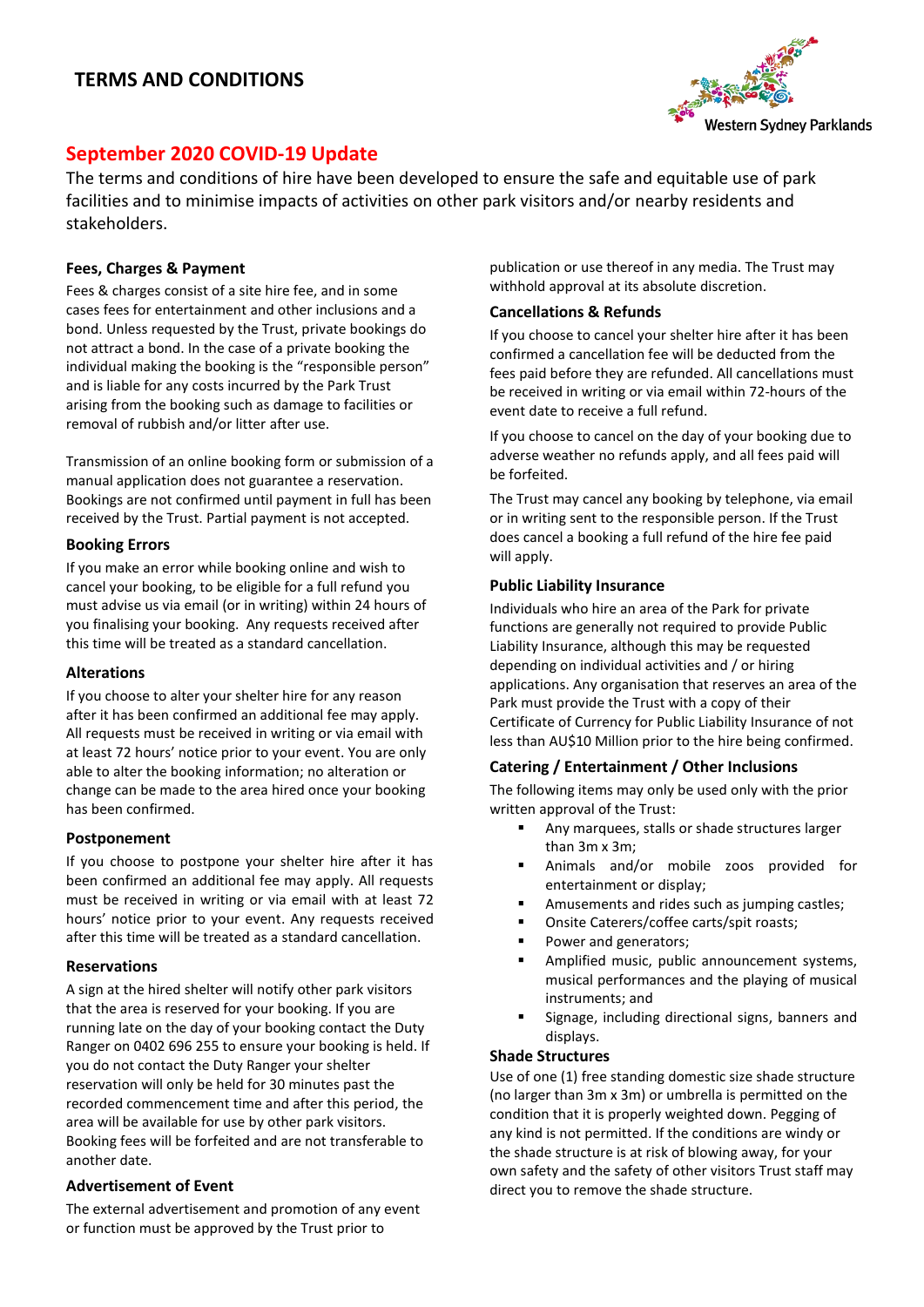## **Access**

The picnic areas are often very busy with visitors including children so for safety reasons unauthorised vehicles are not permitted beyond the road system within the Parklands track and recreational areas, including access to shelters.

## **Vehicle Parking**

To ensure visitor safety and access in popular picnicking areas, the Parklands operates Restricted Parking Area schemes in a number picnicking reserves. Parking is permitted only in marked bays. Bays are marked by signs and symbols and time restrictions apply in some areas. It is illegal to park outside of marked bays or overtime and fines apply for noncompliance.

There is no guaranteed parking and the reservation of parking bays for bookings is not permitted.

All vehicles must use designated vehicle access routes to, from and through the Parklands and must observe signs and directions and Regulations at all times.

Restrictions apply to buses and a Bus Access Permit must be obtained from the Trust website before buses enter the Park. Bus drivers must adhere to the Park's traffic management system at all times.

#### **BBQs**

The Parklands BBQ's are intended for small family groups only and will not service large groups. They are provided for everyone to use, are free of charge and do not form part of any booking. Please leave them as you would like to find them.

Heat bead or charcoal BBQ's are only permitted at Lizard Log reserve and only on the marked concrete platforms beside the electric BBQ's. For you convenience marked coal bins are adjacent to the platforms and all heat bead waste must be disposed of in the coal bins. Do not place coal waste in garden beds. Personal gas BBQ's are permitted to be used in all areas of the Parklands.

During **'TOTAL FIRE BAN'** periods only the Parklands electric BBQ's are permitted for use. Fires of any kind are not permitted. On the day of your booking check the NSW Rural Fire Service website

(hhtp://www.rfs.nsw.gov.au/) for Total Fire Ban status. Heavy fines apply for noncompliance with the Rural Fires Act 1997.

#### **Bonds**

Bonds are required for all school bookings (excluding shelter hire), seasonal bookings, general bookings with over 200 people attending & any booking that has structures, entertainment, amusements or other inclusions onsite.

Bonds are refunded via cheque within 4 weeks after the booking date. Bonds are only refunded in full if all booking conditions have been met & the area is left free from litter &/or damage.

# **Commercial Activities**

Any money-making activities including the sale of goods, food and / or beverages at shelters and/ or mobile vans, fundraising activities and / or personal training / boot camps are not permitted without prior written approval from the Trust.

#### **Noise**

Noise from radios or the like, public address systems, amplifiers and musical instruments must be kept to a level that does not cause nuisance to other visitors. The Duty Ranger or other Trust officer has sole discretion in determining whether interference or nuisance is taking place and may issue directions to the responsible person as to any remedial action to be taken. It is an offence to fail to comply with the reasonable direction of an authorised officer.

#### **Decorations**

Balloons, streamers, signs and like decorations may only be attached to picnic shelters with string. The use of thumbtacks, sticky tape, nails or the like damages facilities and is not permitted. All decorations must be removed at the end of the booking. Failure to remove decorations and the like, may result in charges for cleanup and is littering, and fines apply for non-compliance.

Confetti, rice, rose petals, party poppers, paint dyes or powders and the like may not be used in the Parklands. Use of these is littering. Helium balloons must not be brought into or used in the Parklands at any time.

Signs, decorations, tarpaulins or similar items must not be attached to trees or plants in the Parklands. Fines apply for noncompliance.

#### **Sporting Activities**

Ball games are permitted within the Parklands. Participants must respect other visitors and not interfere with their use and enjoyment of the Parklands.

Any courses and playing areas for sporting activities must be marked with traffic cones or similar free standing equipment and the course or playing area and method of marking is subject to prior approval by the Trust.

Pegging of any kind is not permitted over most of the Parklands. Cricket wickets and volley-ball nets must be free standing. Pegging in designated areas is only permitted with prior approval of the Trust.

#### **Alcohol Consumption**

Consumption of alcohol is permitted within the Park when consumed responsibly and legally.

Where guests are served alcohol for consumption as part of the booking with or without a fee, entry ticket or other charge, a liquor license may be required. You are required to refer to the Office of Liquor and Gaming and confirm what licensing requirements apply for your activity and ensure you comply with all relevant requirements.